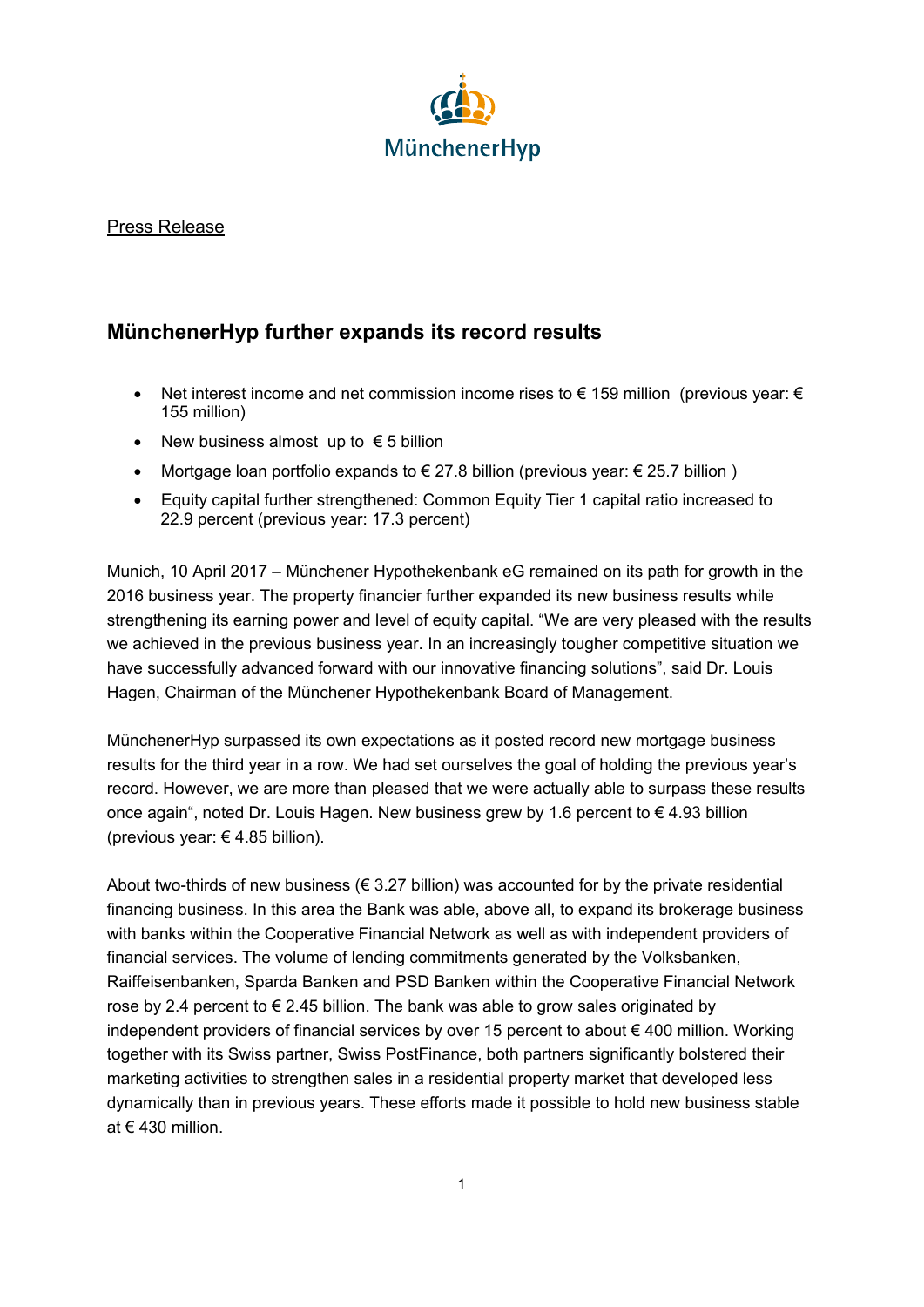

The commercial property financing business also developed favourably as the volume of lending commitments made gained slightly to  $\epsilon$  1.66 billion. The risk situation in the credit business remained stable. As in previous years, provisions made for risk remained moderate.

MünchenerHyp successfully covered its refinancing needs. During the previous year the Bank issued two large volume Mortgage Pfandbriefe, including one for US \$ 600 million. The Bank increased its total volume of non-euro refinancing, which accounted for about 40 percent of the refinancing volume for covered bonds. And for one of these issues – a Swiss franc denominated Mortgage Pfandbrief – the Bank received the renowned mtn-i "Deal of the Year" award.

Driven by strong new business results, total assets rose by  $\epsilon$  0.4 billion to  $\epsilon$  38.5 billion on 31 December 2016. The portfolio of mortgage loans grew by € 2.1 billion to € 27.8 billion. A large portion (€ 1.8 billion) of the gain was generated by the private residential financing area of business. In accordance with the Bank's business and risk strategy, its credit portfolio with the public-sector and banks declined further to € 6.8 billion (previous year € 8.2 billion).

Looking ahead to the coming regulatory requirements – above all the introduction of the leverage ratio in 2019 – MünchenerHyp further strengthened its already very solid level of equity capital. Banks within the Cooperative Financial Network played a particularly important role here as they increased their investment in MünchenerHyp. The Bank raised about € 250 million in equity capital through its efforts. Thus, on 31 December 2016 the Bank had a Common Equity Tier 1 capital ratio of 22.9 percent (previous year: 17.3 percent). The Tier 1 capital ratio was also 22.9 percent (previous year 19.5 percent) on the same date, while the total capital ratio was reported as 24.5 percent (previous year 24.2 percent). This means that based on today's perspective, MünchenerHyp is capable of meeting the leverage ratio with a ratio of 3.35 percent.

Net interest income rose by  $\in$  11.9 million to  $\in$  233.4 million. The successful new business results led to a notable increase in commission expenses, which in turn resulted in a slightly slower pace of growth in net interest income and net commission income of  $\in$  4.5 million to  $\in$ 159.2 million. Operating results after deduction of provisions for risk rose by € 11 million to € 67.3 million. After allocating about € 7.0 million to the Fund for General Banking Risks, and deducting € 28.4 million for taxes, annual net income amounted to € 31.9 million (previous year € 22.2 million).

MünchenerHyp also wants to grow sustainably in the current business year and strengthen its position in both the residential and commercial property financing business areas. "To achieve this objective we will intensify and further expand our marketing and sales activities with our partners. The conditions to achieve this remain favourable. Currently, there is no end in sight for the period of low interest rates and the associated heavy demand for property, and especially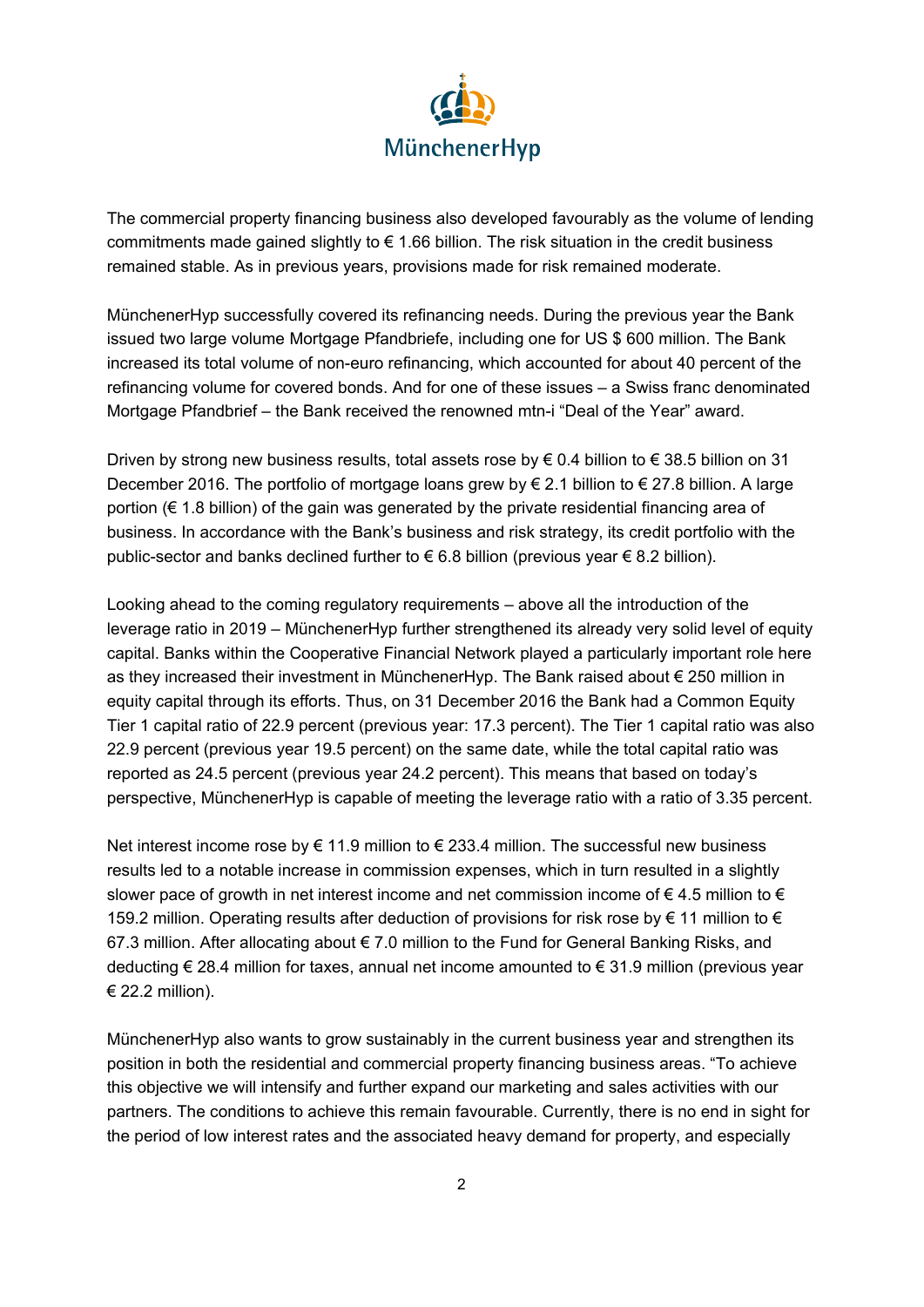

long-term property financing", said Dr. Louis Hagen. For this reason the Bank intends to further raise its results.

For additional information please contact:

Dr. Phil Zundel Head of Board of Management Staff | Organisation | Human Resources Münchener Hypothekenbank eG Karl-Scharnagl-Ring 10, 80539 Munich Telephone +49 89 5387-319 Telefax +49 89 5387-77319 E-Mail: Phil.Zundel@muenchenerhyp.de

Dr. Benno-Eide Siebs Press Officer Board of Management Staff | Organisation | Human Resources Münchener Hypothekenbank eG Karl-Scharnagl-Ring 10, 80539 Munich Telephone +49 89 5387-314 Telefax +49 89 5387-77314 E-Mail: Benno-Eide.Siebs@muenchenerhyp.de